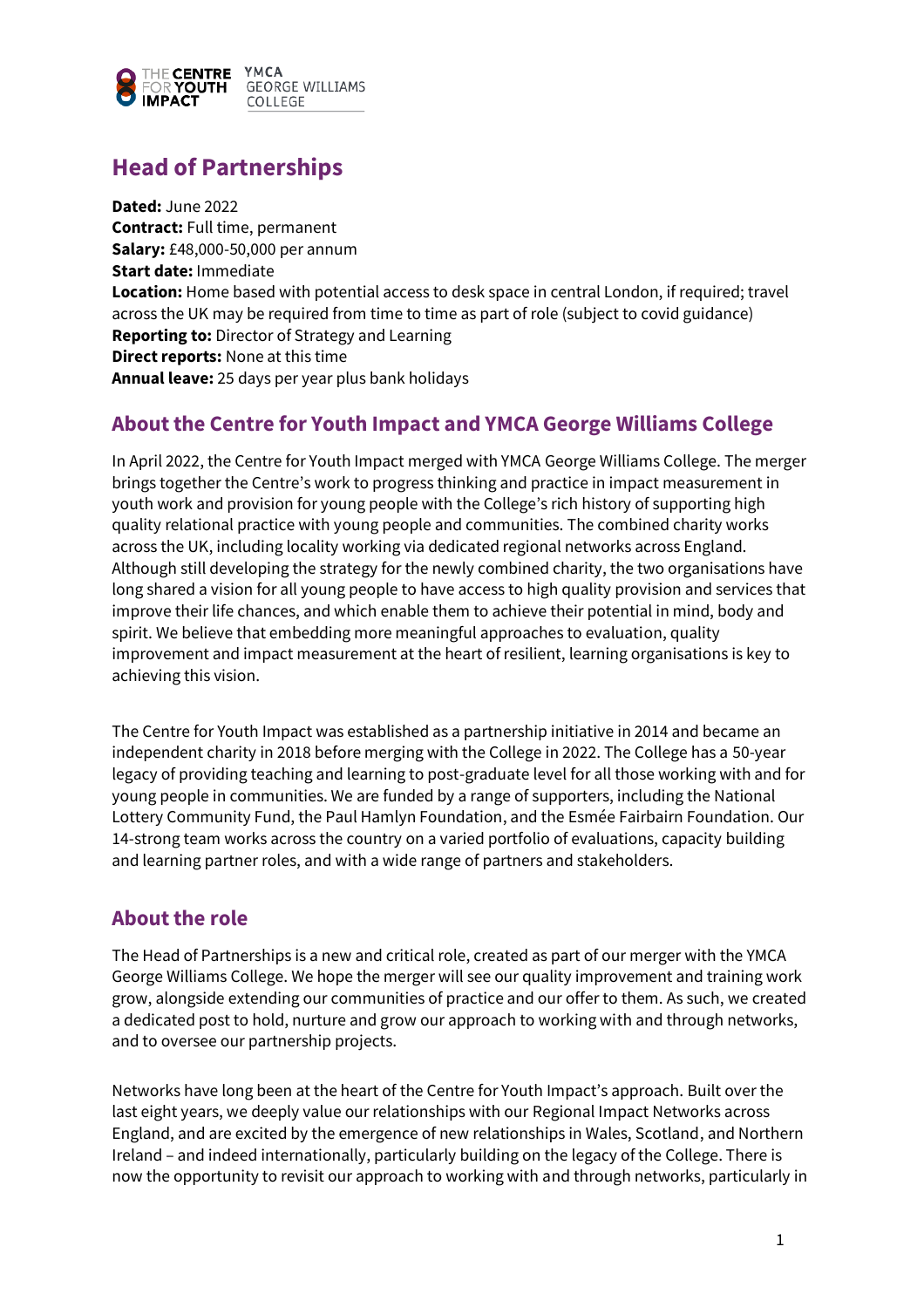developing a more responsive and 'tiered' offer that reflects and responds to the needs, ambitions, and experiences of our different stakeholders.

The Head of Partnerships will be responsible for implementing a new network strategy, strengthening these relationships (including transitioning existing network leads to potentially new ways of working), and framing the support that we offer to network 'members' across the UK (further details on our existing networks can be found [here\)](http://www.youthimpact.uk/networks.html). This will include scoping, defining and implementing our approach to supporting/collaborating with members of the YMCA Federation in England and Wales alongside building relationships with the Federations in Scotland and the island of Ireland, as part of the merger with YMCA George Williams College. There is also the potential to work closely with the Director of Strategy and Learning to consider new international learning partnerships.

Over the past few years in particular, the Centre has been increasing its partnership projects: significant programmes of work with one major partner or funder, including cohort-level evaluation, capacity building and learning partnerships. The Head of Partnerships will also manage a range of partnership projects, working alongside other members of the team to initiate, design, and deliver cutting-edge programmes of work. The post-holder will work closely with the Director of Programmes and Director of Strategy and Learning to ensure that we are integrating our learning from our networks into our wider strategy and programmes of work focused on research, evaluation, and organisational learning.

The Head of Partnerships will play a strong role in supporting income generation, particularly for our network support activities. The post holder will also contribute significantly to our communications activities, amplifying the work and voices of our networks, and offering our platform in contribution to greater collective impact.

# **What are we looking for?**

We are looking for an outstanding candidate who is imaginative and responsive, with strong interest and high-level skills in building alliances and collaborations, alongside capacity building for social sector organisations. You will need to have an appetite for understanding and navigating complexity, with an inquisitive mind and interest in youth-focused public policy and system dynamics. An interest and solid understanding of evaluation would be a distinct plus. You will also need to be a strong and confident project manager, with exceptional relationship skills. We take a coaching approach to all of our work, so skills and experience in this area will be a distinct advantage.

You will have the ability to engage with humility and authenticity with a wide range of people and organisations working to support young people. You will be able to spot and make connections between relationships and areas of work and be alive to changes and patterns in the external policy and practice context and the opportunities they present for our charity.

Finally, you will be a skilled facilitator, experienced in both designing and delivering workshops and training. You will also be a compelling and confident writer and presenter who can communicate the breadth of our work. You will be comfortable representing us externally and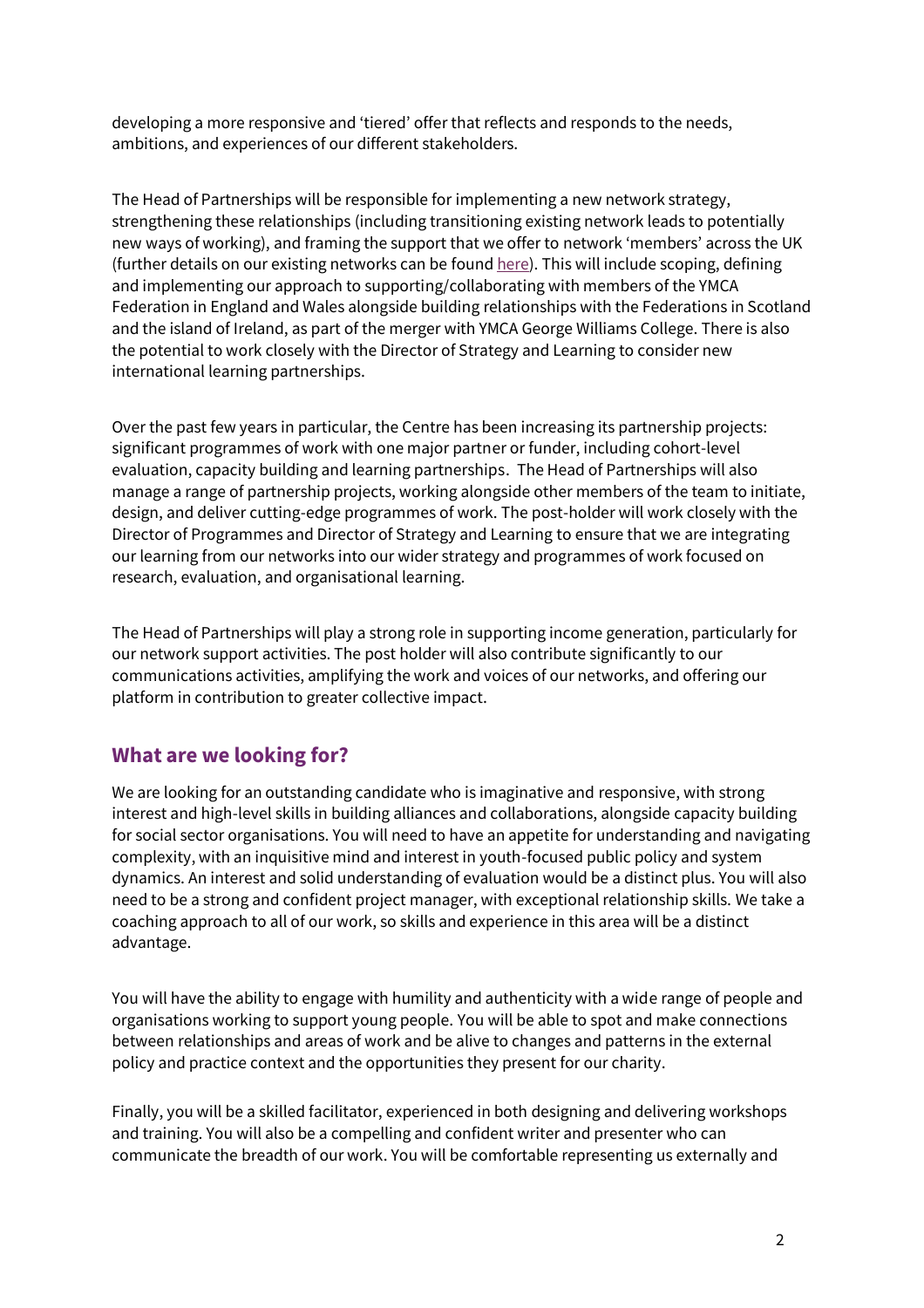acting as a 'thought leader': openly reflecting the evolution of your ideas and thinking, and generously sharing your learning with others.

# **Duties and responsibilities**

#### **Develop, implement, and monitor our network strategy**

- Refine and implement our new network strategy, working closely with the Director of Strategy and Learning and Lead for Organisational Learning, including 'success criteria' and approaches to monitoring and adaptation
- Work with partners/stakeholders to develop specific proposals to diversify and extend the reach of our networks to individuals, groups and organisations traditionally marginalised and under-represented, plus approaches to understanding our progress in this aspiration
- Develop, frame and nurture our relationships in Scotland, Wales, and Northern Ireland
- Lead our relationships with our existing network leads across England, including transitioning these networks to potential new ways of working in line with the new strategy
- Design, scope and oversee the delivery of a new (potentially tiered) 'offer' that responds to our new network strategy and the needs of existing network members, drawing on our broader work
- Co-ordinate the work of network leads where we are formally contracting them as Associates and/or collaborators
- Facilitate and lead training, coaching and workshops
- Work closely with network leads to put in place data sharing agreements in line with legislation and research ethics
- Identify and pursue opportunities to expand our networks through new partnerships/collaborations (particularly post-merger with YMCA George Williams College)
- Provide coaching and mentoring support to network leads in the development of their own impact measurement practice, and their capacity to support peers
- Work closely with the Communications Officer to ensure we are platforming the work of our networks, and have clear, coherent flows of information out to and in from all of the networks
- Initiate and develop funding proposals in order to sustain and grow our network activity

#### **Manage and deliver partnership projects**

- Plan, manage and deliver a range of partnership projects, defined as significant programmes of work designed and developed in collaboration with one major partner or funder, including cohort-level evaluation, capacity building and learning partnerships
- Build and support internal (and occasionally external) project teams to deliver on these projects, including allocating tasks, monitoring delivery, budgets and emergent risks
- Report into our Board of trustees on partnership activity as needed
- Work alongside the Lead for Operations to maintain an up to date and accurate map of capacity demands, availability and forecasting across partnership projects
- Support and undertake accurate recording of projects and contacts in our Salesforce CRM
- Prepare reports to funders as necessary
- Lead the identification, design and development of winning tenders, proposals and grant applications that further delivery of partnership projects
- Work with the Communications Manager to produce blogs, updates, and web content about our partnership projects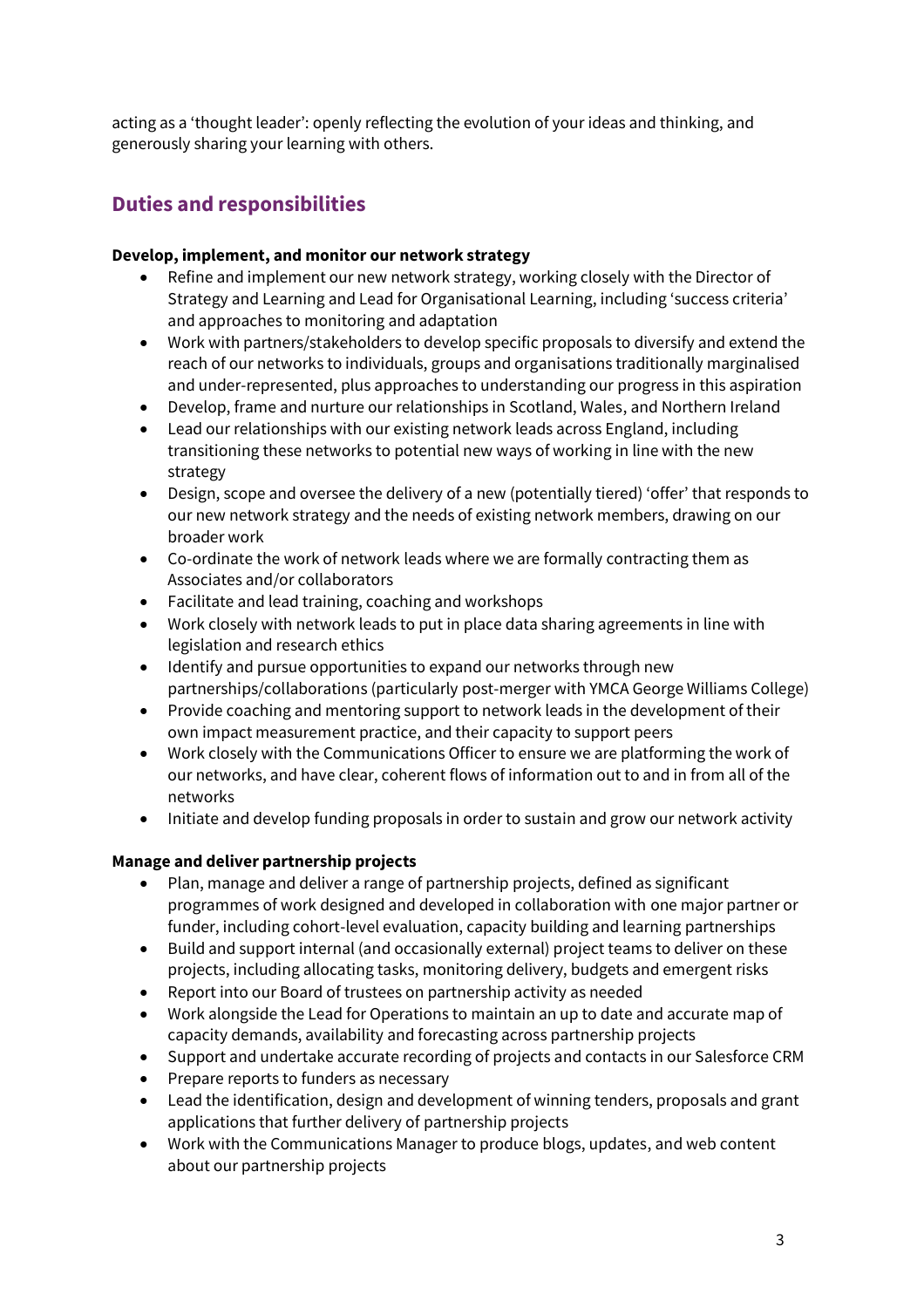#### **Scope and develop our relationship with the YMCA Federation (post-merger with the YMCA George Williams College)**

- Build a strong understanding of the needs, demands and perspectives of local YMCAs, and how we could respond
- Build a close working relationship with YMCA England and Wales (as the national office for the YMCA Federation in England and Wales) in order to identify and develop opportunities to collaborate and/or work in partnership, including in policy and research, fundraising and international developments
- Align emergent relationships with the YMCA in Scotland and Ireland, alongside local YMCAs in Wales, with our new network strategy
- Establish open and ongoing two-way lines of communication with YMCA England and Wales, and local YMCAs to create closed feedback loops that inform our work
- Identify individual local YMCAs (or thematic/regional clusters) that have shared interests with us, and work with them to initiate and develop partnership initiatives, including seeking the funding to support them
- Work with colleagues across the charity to design, frame and deliver a responsive support offer to local YMCAs in England and Wales, including training, coaching, data gathering and analysis, and guidance around shared measurement
- Work with the Director of Strategy and Learning to develop new relationships with the international YMCA movement, particularly focused on a new learning offer for the movement.

# **Person specification**

#### **Essential skills and experience**

- Experiencing working with and through formal networks in pursuit of positive change
- Solid understanding of what it means for an organisation to play a collaborative 'sector leadership' role
- Understanding of the wider evidence and impact debate in the social sector
- A strong appreciation of how people learn, reflect and support behaviour change in others, drawn from experience of adult education or training delivery
- High-level training and facilitation skills
- Excellent relationship management and collaboration skills: the ability to understand others' contexts and motivations and build a committed team of diverse partners accordingly
- Outstanding verbal and written communication skills
- Knowledge of youth policy and the current youth sector context
- Excellent project management skills, including managing multiple projects simultaneously, monitoring budgets, reporting processes and time tracking

#### **Desirable**

- Understanding of and strong interest in key themes in the evidence/impact agenda in youth work and provision for young people
- Understanding of systems leadership
- Management level experience in a not-for-profit context
- Experience in coaching, and/or action learning facilitation
- Experience of growing and supporting communities of practice
- Experience of working in a delivery setting with and for young people
- Experience of organisational development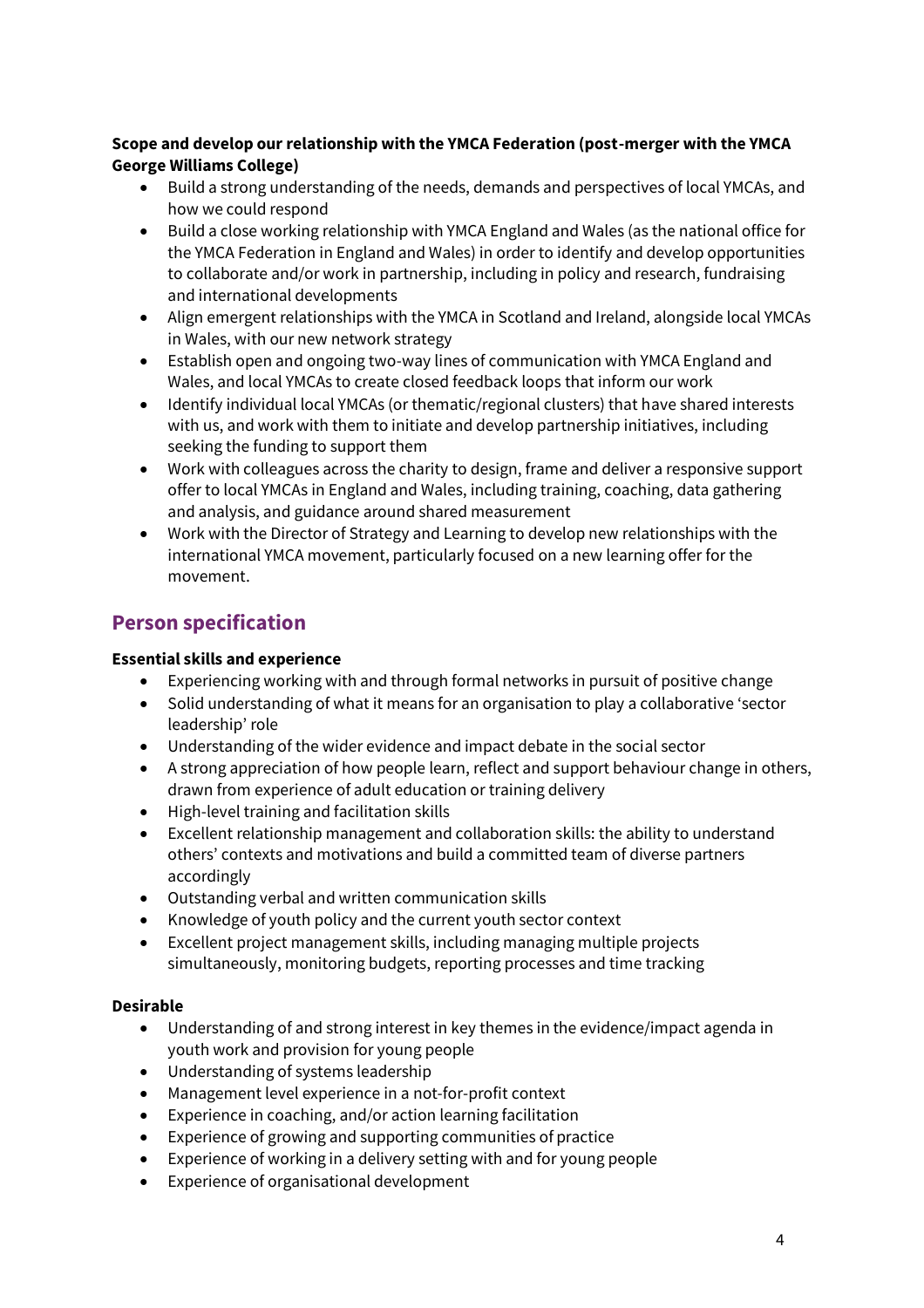• Track record in significant and proactive income generation; including leading/contributing to development of grant applications and/or responses to competitive tenders in excess of circa £100,000.

#### **Personal qualities we are looking for include:**

- Identifying with and embodying the aims and ethos of our charity, including valuing collaborative approaches, challenging and supporting those we work with, and being curious and questioning
- Collaborator and team player
- Reflective and highly self-aware
- Able to have challenging and courageous conversations with compassion
- Understanding of and empathy with our sector
- Focused and thoughtful strategist, balancing project delivery with sector leadership
- Track record of leadership and influence through inspirational communication and passionate advocacy

### **How to apply**

If all of the above sounds appealing, then please send a copy of the following to [jobs@youthimpact.uk](mailto:jobs@youthimpact.uk) with the subject line 'Head of Partnerships application':

- 1. Your CV
- 2. A covering letter (up to 800 words) that states how you meet the requirements set out in the person specification (and stating that you have the right to work in the UK).
- 3. Equality and Diversity monitoring form

Please complete the anonymous equality and diversity survey form as part of the application. We are committed to providing equal opportunities for everyone regardless of their background, and welcome applications regardless of sex, gender, race, age, sexuality, belief or disability.

We acknowledge that people from Black, Asian and minority ethnic backgrounds are underrepresented in our staff team and we're committed to correcting this. We are particularly keen to receive applications from people of colour; disabled people; people who identify as being LGTBQIA+; and people who have a mental health condition. We'd also love to hear from people who have used and benefited from youth provision/services.

We want to support you to show us your best, and to thrive at the Centre for Youth Impact. We can make reasonable adjustments throughout the application process and on the job. If you have particular accessibility needs, please get in touch and let us know of any requirements you have.

#### **The deadline for receipt of your application is 5pm on Wednesday 12 July 2022. Applications received after this time will not be considered.**

**Interviews will take place w/c 25 July and w/c 1 August and will be via Zoom.**